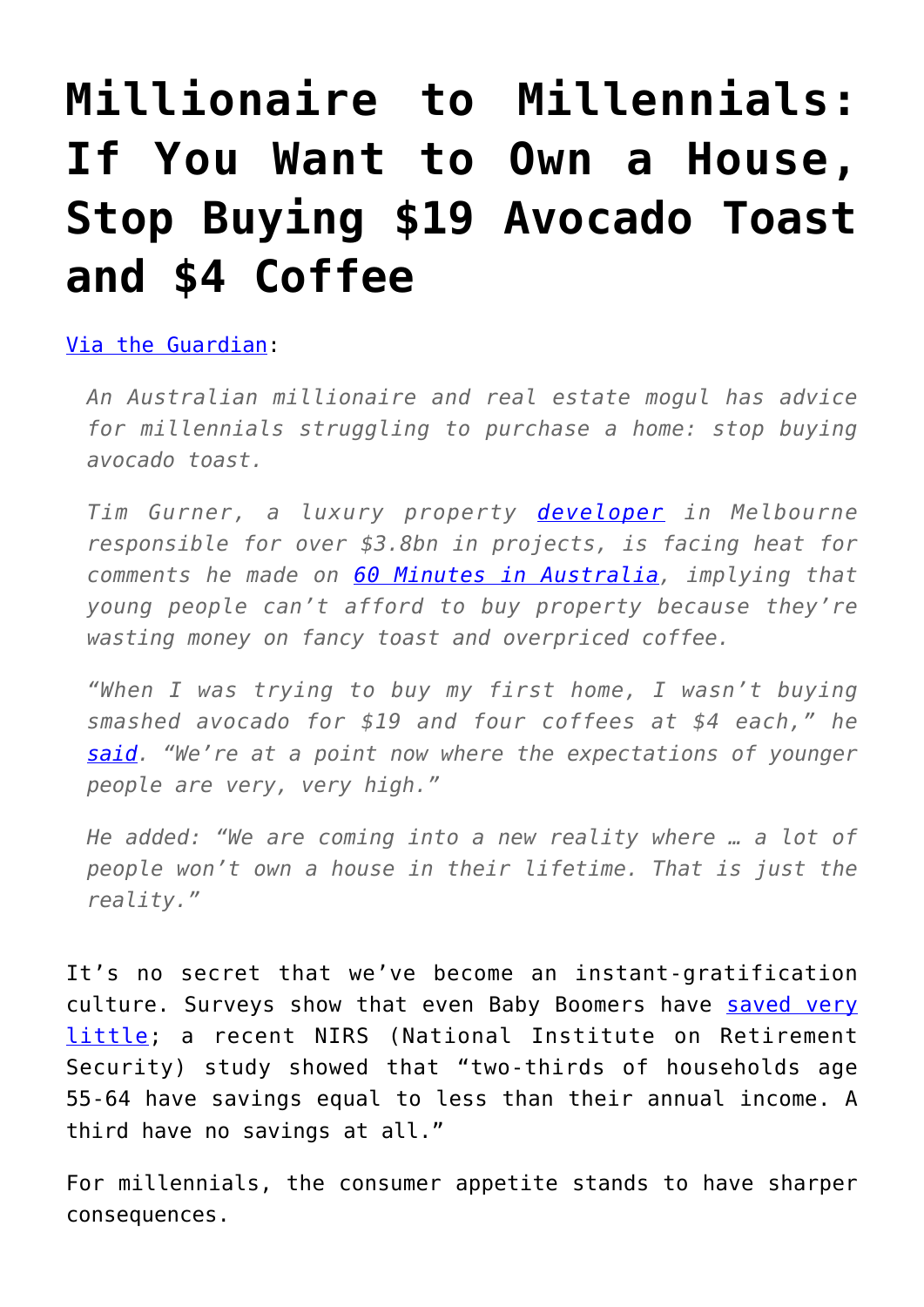First, they simply have less money to spend than their grandparents; this is the result of both [declining incomes](https://www.intellectualtakeout.org/blog/millennials-arent-kidding-about-their-declining-income) and, for many, [crushing debt.](https://www.intellectualtakeout.org/blog/millennials-who-borrowed-money-get-degree-got-destroyed-see-chart) Second, as author Simon Sinek [has pointed out,](https://www.intellectualtakeout.org/blog/viral-video-author-explains-whats-wrong-millennials) delayed gratification is a concept unknown to many millennials.

*You want to buy something, you go on Amazon, it arrives the next day. You want to watch a movie, log on to watch a movie—you don't check movie times. You want to watch a TV show, binge…*

*You don't have to learn the social coping mechanisms… Everything you want, instant gratification, EXCEPT job satisfaction and strength of relationships. There ain't no app for that.*

*And so I keep meeting these wonderful, fantastic, idealistic, hard-working, smart kids that just graduated school, they're in their entry-level job, and I sit down with them and I go "How's it going?" And they go, "I think I'm going to quit." And I'm like "Why?" They're like, "I'm not making an impact." I'm like, "You've been here 8 months."*

I believe that Gurner is correct that many millennials have high expectations. Many of them, I fear, will never realize those expectations because they never were taught an age-old virtue: prudence.